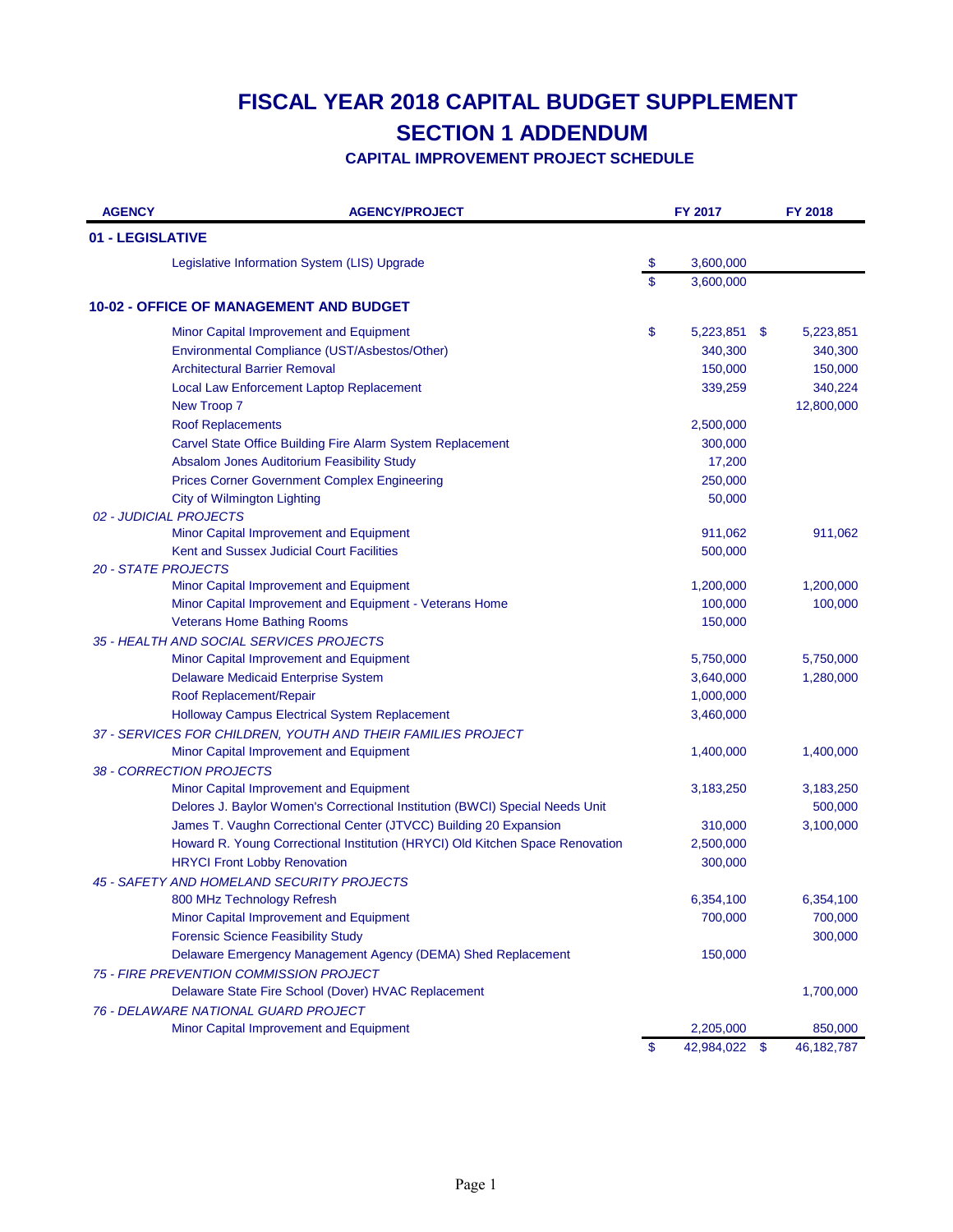| <b>AGENCY</b>          | <b>AGENCY/PROJECT</b>                                                                                      | <b>FY 2017</b>   |               | <b>FY 2018</b> |
|------------------------|------------------------------------------------------------------------------------------------------------|------------------|---------------|----------------|
|                        | <b>10-03 - DELAWARE ECONOMIC DEVELOPMENT OFFICE</b>                                                        |                  |               |                |
|                        | <b>Delaware Strategic Fund</b>                                                                             | \$<br>10,000,000 | - \$          | 10,000,000     |
|                        | Experimental Program to Stimulate Competitive Research-Research Infrastructure<br>Improvement (EPSCoR-RII) | 600,000          |               | 800,000        |
|                        | Delaware Clinical and Translational Research (CTR)                                                         | 1,000,000        |               | 1,000,000      |
|                        | IDeA Network of Biomedical Research Excellence (INBRE)                                                     | 1,000,000        |               | 1,000,000      |
|                        | <b>Fraunhofer Vaccine Development</b>                                                                      | 1,000,000        |               | 1,500,000      |
|                        | <b>Diamond State Port Corporation</b>                                                                      | 15,800,000       |               | 15,000,000     |
|                        | <b>Riverfront Development Corporation</b>                                                                  | 2,880,000        |               | 2,880,000      |
|                        | Bioscience Center for Advanced Technology (CAT)                                                            | 1,000,000        |               | 1,000,000      |
|                        | National Institute for Innovation in Manufacturing Biopharmaceuticals (NIIMBL)                             |                  |               | 2,500,000      |
|                        | <b>Delaware Stadium Corporation</b>                                                                        | 250,000          |               |                |
|                        | <b>Kalmar Nyckel</b>                                                                                       | 100,000          |               |                |
|                        |                                                                                                            | \$<br>33,630,000 | -\$           | 35,680,000     |
|                        | <b>10-08 - DELAWARE STATE HOUSING AUTHORITY</b>                                                            |                  |               |                |
|                        | Housing Development Fund - Affortable Rental Housing Program                                               | \$<br>6,000,000  | \$            | 6,000,000      |
|                        | <b>Urban Redevelopment</b>                                                                                 | 8,300,000        |               | 8,500,000      |
|                        |                                                                                                            | \$<br>14,300,000 | \$            | 14,500,000     |
| 20 - STATE             |                                                                                                            |                  |               |                |
|                        | <b>Museum Maintenance</b>                                                                                  | \$<br>550,000 \$ |               | 550,000        |
|                        | Rt. 9/13 (Garfield Park) Public Library                                                                    | 7,376,975        |               | 2,251,197      |
|                        | <b>Duck Creek Regional Library</b>                                                                         | 2,000,000        |               | 2,000,000      |
|                        | <b>Harrington Public Library</b>                                                                           | 1,203,500        |               | 850,000        |
|                        | <b>Delmar Public Library</b>                                                                               |                  |               | 500,000        |
|                        | <b>Millsboro Public Library</b>                                                                            |                  |               | 150,000        |
|                        | Selbyville Public Library                                                                                  | 150,000          |               |                |
|                        |                                                                                                            | \$<br>11,280,475 | -\$           | 6,301,197      |
|                        | <b>35 - HEALTH AND SOCIAL SERVICES</b>                                                                     |                  |               |                |
|                        | <b>Maintenance and Restoration</b>                                                                         | \$<br>4,750,000  | - \$          | 4,750,000      |
|                        | Drinking Water State Revolving Fund                                                                        | 1,770,000        |               | 1,770,000      |
|                        |                                                                                                            | \$<br>6,520,000  | -\$           | 6,520,000      |
|                        | 37 - SERVICES FOR CHILDREN, YOUTH AND THEIR FAMILIES                                                       |                  |               |                |
|                        | <b>Maintenance and Restoration</b>                                                                         | \$<br>200,000    | -\$           | 200,000        |
|                        |                                                                                                            | \$<br>200,000    | \$            | 200,000        |
| <b>38 - CORRECTION</b> |                                                                                                            |                  |               |                |
|                        | <b>Maintenance and Restoration</b>                                                                         | 3,135,400        | S             | 3,135,400      |
|                        |                                                                                                            | \$<br>3,135,400  | $\mathsf{\$}$ | 3,135,400      |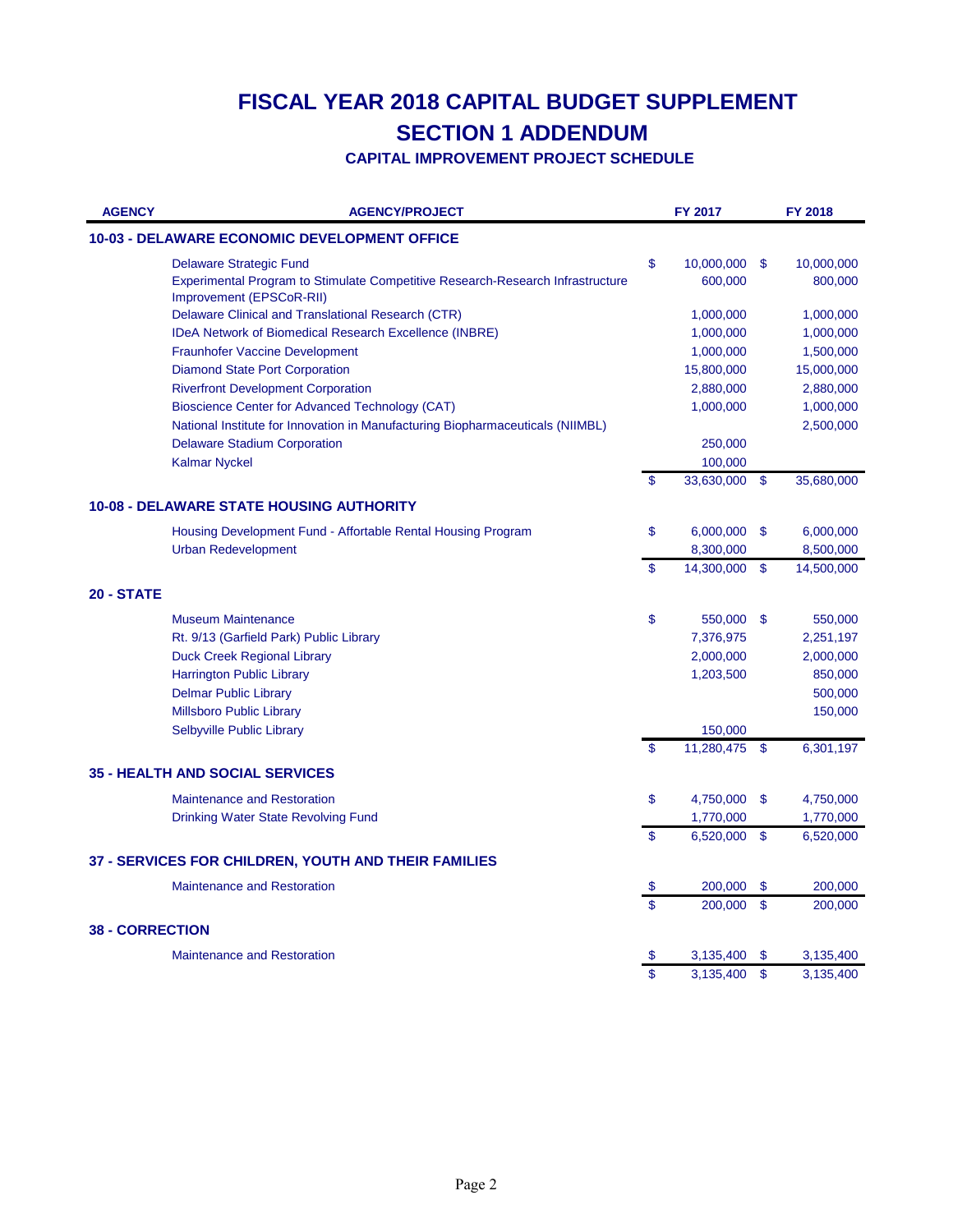| <b>AGENCY</b> | <b>AGENCY/PROJECT</b>                                                     |                           | FY 2017      |               | FY 2018    |
|---------------|---------------------------------------------------------------------------|---------------------------|--------------|---------------|------------|
|               | <b>40 - NATURAL RESOURCES AND ENVIRONMENTAL CONTROL</b>                   |                           |              |               |            |
|               | Shoreline and Waterway Management                                         | \$                        | 3,161,921    | \$            | 3,198,191  |
|               | <b>Conservation Cost Share</b>                                            |                           | 1,500,000    |               | 1,500,000  |
|               | <b>Conservation Reserve Enhancement Program (CREP)</b>                    |                           | 1,000,000    |               | 160,000    |
|               | <b>Clean Water State Revolving Fund</b>                                   |                           | 1,400,000    |               | 1,400,000  |
|               | <b>Tax Ditches</b>                                                        |                           | 1,148,700    |               | 1,148,700  |
|               | Park and Wildlife Area Rehabilitation/Critical Facilities                 |                           | 3,500,000    |               | 3,500,000  |
|               | High Hazard Dam and Dike Repair/Replacement                               |                           | 1,500,000    |               | 1,500,000  |
|               | <b>Statewide Trails and Pathways</b>                                      |                           | 2,500,000    |               | 2,500,000  |
|               | Redevelopment of Strategic Sites (NVF)                                    |                           | 2,500,000    |               | 2,500,000  |
|               | Redevelopment of Strategic Sites (Fort DuPont)                            |                           | 2,000,000    |               | 2,250,000  |
|               | Delaware Bayshore Initiative                                              |                           | 500,000      |               | 500,000    |
|               | <b>Water Supply Monitoring Network</b>                                    |                           | 713,000      |               |            |
|               | Resource, Conservation and Development                                    |                           | 3,812,800    |               |            |
|               | <b>Pier and Dredging Projects</b>                                         |                           | 1,000,000    |               |            |
|               | <b>Baynard Stadium Improvements</b>                                       |                           | 200,000      |               |            |
|               |                                                                           | \$                        | 26,436,421   | \$            | 20,156,891 |
|               | <b>45 - SAFETY AND HOMELAND SECURITY</b>                                  |                           |              |               |            |
|               | Twin Engine Helicopter Lease Payment                                      | \$                        | 1,029,341    | \$            | 1,168,359  |
|               | City of Wilmington Police Department for Overtime to Combat Violent Crime |                           | 200,000      |               |            |
|               |                                                                           | \$                        | 1,229,341    | \$            | 1,168,359  |
|               | <b>75 - FIRE PREVENTION COMMISSION</b>                                    |                           |              |               |            |
|               | <b>Hydraulic Rescue Tools Replacement</b>                                 | $\boldsymbol{\mathsf{S}}$ | 45,000       | \$            | 30,000     |
|               |                                                                           | \$                        | 45,000       | \$            | 30,000     |
|               | 90-01 - UNIVERSITY OF DELAWARE                                            |                           |              |               |            |
|               | <b>Interdisciplinary Science Building</b>                                 |                           |              | \$            | 5,500,000  |
|               | Laboratories                                                              | $\boldsymbol{\mathsf{S}}$ | 5,500,000    |               |            |
|               |                                                                           | $\mathbf{\$}$             | 5,500,000    | $\mathbf{\$}$ | 5,500,000  |
|               | 90-03 - DELAWARE STATE UNIVERSITY                                         |                           |              |               |            |
|               | <b>Campus Improvements</b>                                                | \$                        | 4,760,000    | \$            | 4,760,000  |
|               | <b>Excellence Through Technology</b>                                      |                           | 740,000      |               | 740,000    |
|               |                                                                           | \$                        | 5,500,000    | \$            | 5,500,000  |
|               |                                                                           |                           |              |               |            |
|               | 90-04 - DELAWARE TECHNICAL AND COMMUNITY COLLEGE                          |                           |              |               |            |
|               | <b>Collegewide Asset Preservation/Minor Capital Improvement (MCI)</b>     | \$                        | 400,000 \$   |               | 4,250,000  |
|               | <b>Excellence Through Technology</b>                                      |                           | 300,000      |               | 500,000    |
|               | Library Renovations/Learning Commons (Owens Campus)                       |                           | 1,200,000    |               | 750,000    |
|               | <b>Campus Improvements (Owens Campus)</b>                                 |                           | 825,000      |               |            |
|               | <b>Campus Improvements (Terry Campus)</b>                                 |                           | 925,000      |               |            |
|               | Campus Improvements (Stanton/George Campuses)                             |                           | 1,850,000    |               |            |
|               |                                                                           | \$                        | 5,500,000 \$ |               | 5,500,000  |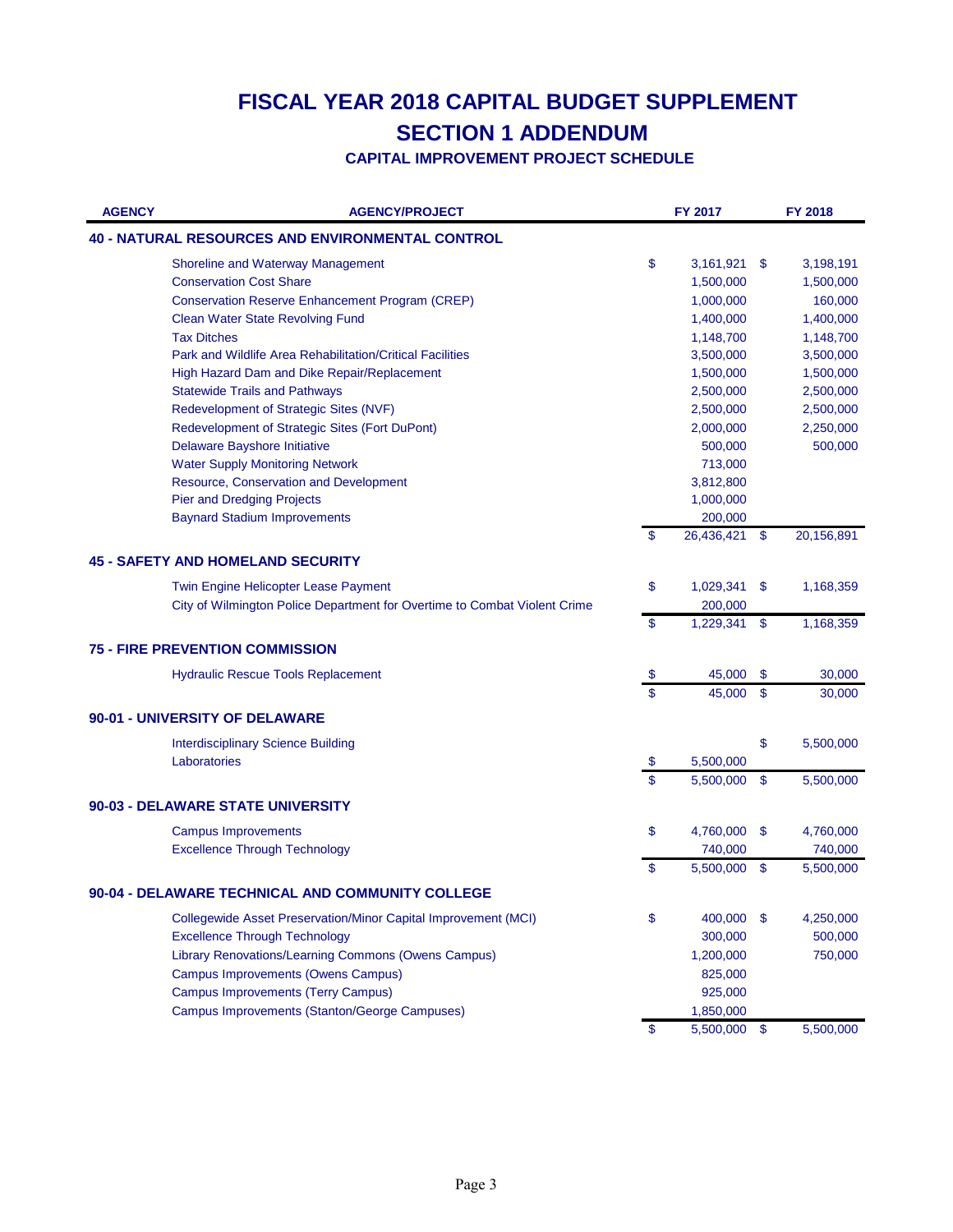**CAPITAL IMPROVEMENT PROJECT SCHEDULE**

| <b>AGENCY</b>         | <b>AGENCY/PROJECT</b>                                                                                  | FY 2017             | FY 2018           |
|-----------------------|--------------------------------------------------------------------------------------------------------|---------------------|-------------------|
| <b>95 - EDUCATION</b> |                                                                                                        |                     |                   |
|                       | Minor Capital Improvement and Equipment                                                                | \$<br>10,900,000 \$ | 10,900,000        |
|                       | <b>Architectural Barrier Removal</b>                                                                   | 160,000             | 160,000           |
|                       | Pending Referenda Contingency (100% State)                                                             |                     | 20,466,140        |
|                       | Cape Henlopen, Construct 720 Student ES (60/40)                                                        | 4,951,800           |                   |
|                       | Cape Henlopen, Sussex Consortium Additions to Beacon MS (100% State)                                   | 535,000             |                   |
|                       | Cape Henlopen, 10 Additional Classrooms for Sussex Consortium at 720 Student<br><b>ES (100% State)</b> | 3,397,600           |                   |
|                       | Lake Forest, Renovate Lake Forest HS (78/22)                                                           | 624,100             |                   |
|                       | Lake Forest, Renovate East ES (78/22)                                                                  | 117,700             |                   |
|                       | Polytech, Renovate Polytech HS (77/23)                                                                 | 5,005,000           |                   |
|                       | Caesar Rodney, Additions and Renovations to J.R. McIlvaine ECC (79/21)                                 | 2,498,500           |                   |
|                       | Caesar Rodney, Additions and Renovations to Caesar Rodney HS (79/21)                                   | 4,478,500           | 14,303,800        |
|                       | Caesar Rodney, Renovate Fred Fifer III MS (79/21)                                                      | 421,600             | 2,547,000         |
|                       | Caesar Rodney, Renovate F. Neil Postlethwait MS (79/21)                                                | 445,600             | 2,708,700         |
|                       | Caesar Rodney, Renovate Allen Frear ES (79/21)                                                         |                     | 45,500            |
|                       | Caesar Rodney, Renovate W. B. Simpson ES (79/21)                                                       |                     | 49,100            |
|                       | Caesar Rodney, Star Hill ES (79/21)                                                                    | 143,200             | 1,729,400         |
|                       | Caesar Rodney, Renovate Nellie Hughes Stokes ES (79/21)                                                | 204,400             | 2,466,900         |
|                       | Caesar Rodney, Renovate W. Reily Brown ES (79/21)                                                      |                     | 43,400            |
|                       | Caesar Rodney, Construct 600 Student ES (79/21)                                                        | 1,295,000           | 14,847,000        |
|                       | New Castle County VoTech, Renovate Howard HS/1927 Building (61/39)                                     | 17,584,900          | 8,990,900         |
|                       | Brandywine, Additions and Renovations to Carrcroft ES (60/40)                                          | 475,600             | 1,902,300         |
|                       | Brandywine, Renovate Brandywine HS (60/40)                                                             | 1,760,300           | 1,760,200         |
|                       | Brandywine, Renovate Claymont ES (60/40)                                                               | 317,800             | 2,860,100         |
|                       | Brandywine, Demolish Burnett Building (60/40)                                                          | 780,000             | 780,000           |
|                       | Brandywine, Renovate Facilities Maintenance Building (60/40)                                           | 1,138,300           |                   |
|                       | Cape Henlopen, Construct Sussex Consortium Building (100% State)                                       | 6,733,200           | 13,466,300        |
|                       | Cape Henlopen, Replace H.O. Brittingham ES (60/40)                                                     | 7,231,800           | 7,231,700         |
|                       | Cape Henlopen, Nine Additional Classrooms for Sussex Consortium at H.O.<br>Brittingham ES (100% State) | 2,234,700           | 2,234,800         |
|                       | Cape Henlopen, Construct New Rehoboth ES (60/40)                                                       |                     | 7,593,400         |
|                       | Cape Henlopen, Nine Additional Classrooms for Sussex Consortium at New<br>Rehoboth ES (100% State)     |                     | 2,346,500         |
|                       | Cape Henlopen, Land Acquisition for Sussex Consortium Building (100% State)                            | 1,890,000           |                   |
|                       | Christina, Renovate Brennan School (100% State)                                                        | 600,000             | 712,700           |
|                       | <b>Sussex Technical, School District Renovations</b>                                                   | 500,000             |                   |
|                       |                                                                                                        | \$<br>76,424,600    | \$<br>120,145,840 |

**SUBTOTAL NON-TRANSPORTATION \$ 270,520,474 236,285,259 \$**